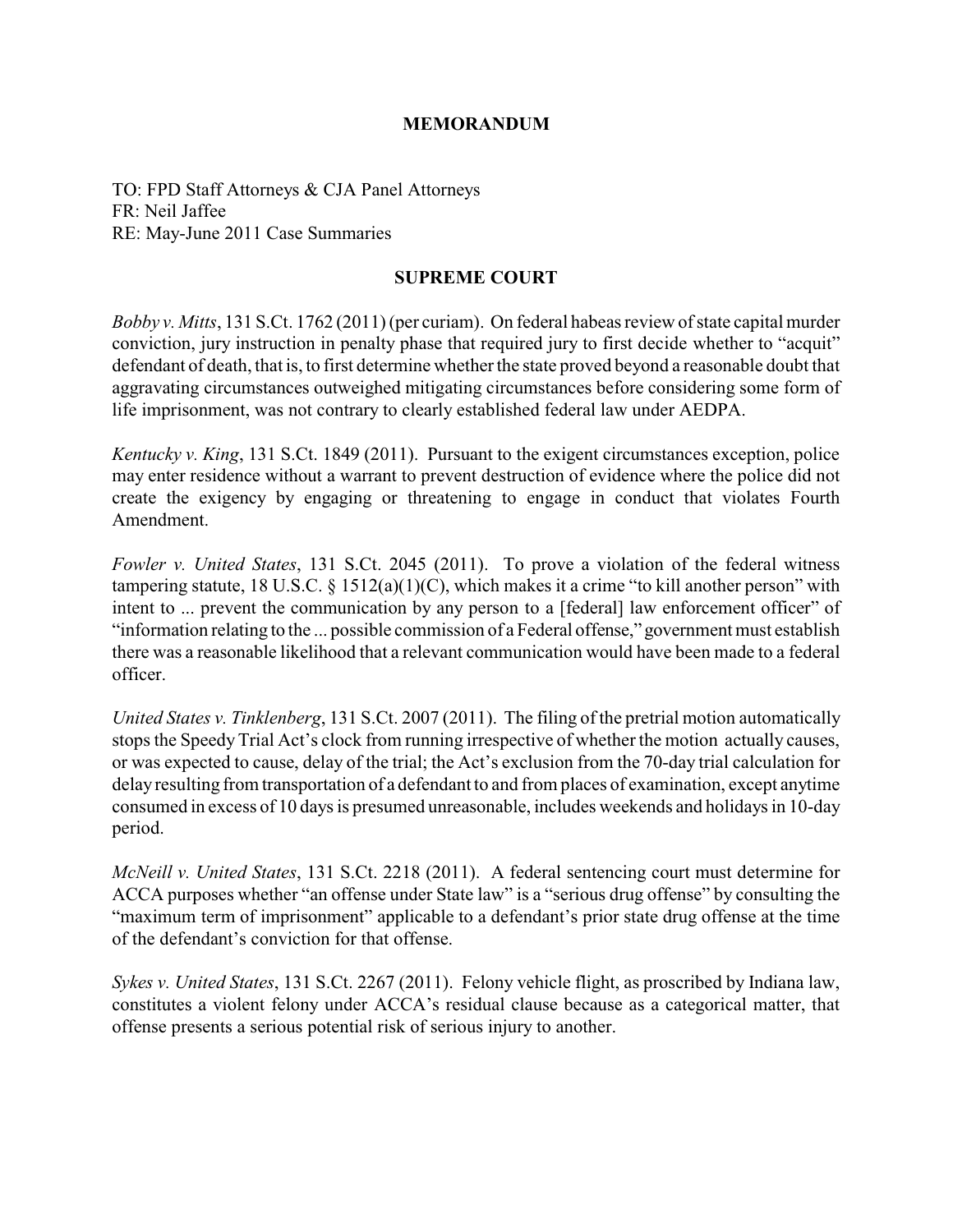*DePierre v. United States*, 131 S.Ct. 2225 (2011). The term "cocaine base," as used in 21 U.S.C. § 841(b)(1), means not only "crack cocaine," but cocaine in its chemically basic form.

*Tapia v. United States*, 131 S.Ct. 2382 (2011). A provision of the SentencingReform Act, 18 U.S.C. § 3582(a), precludes sentencing courts from imposing or lengthening a prison term to promote a defendant's rehabilitation.

*J.D.B. v. North Carolina*, 131 S.Ct. 2394 (2011). When known or knowable to a law enforcement officer conducting questioning of a juvenile suspect, the age of the juvenile (here, a 13-year-old 7th grade student) is relevant to the *Miranda* custody analysis.

*Bond v. United States*, 131 S.Ct. 2355 (2011). Defendant, charged with possession or use of a dangerous chemical where not intended for a "peaceful purpose," in violation of 18 U.S.C. § 229, has standing to challenge on Tenth Amendment grounds the validity of federal statute as interfering with the powers reserved to States.

*Davis v. United States*, 131 S.Ct. 2419 (2011). Police searches conducted in objectively reasonable reliance on binding judicial precedent that is subsequently overturned falls within good faith exception to the exclusionary rule.

*Turner v. Rogers*, No. 10-10, 2011 WL2437010 (June 20, 2011). The Fourteenth Amendment's due process clause does not require the State to provide counsel at a civil contempt hearing to an indigent person potentially facing incarceration.

*Freeman v. United States*, No. 09-10245, 2011 WL2472797 (June 23, 2011). Defendants who enter guilty pleas pursuant to Fed. R. Crim. P.  $11(c)(1)(C)$  are not categorically barred from seeking sentence reduction pursuant to 18 U.S.C. § 3582(c)(2) based upon retroactive guideline amendment; plurality finds all such defendants eligible for a reduction as original sentence based on guidelines, notwithstanding (c)(1) plea, while concurring opinion would permit sentence reduction only to those defendants whose plea agreement expressly uses a guidelines range to establish recommended term of imprisonment and that range is subsequently lowered by Sentencing Commission.

*Bullcoming v. New Mexico*, No. 09-10876, 2011 WL 2472799 (June 23, 2011). Confrontation Clause bars prosecution from introducing forensic lab report containing a testimonial certification through in-court testimony of witness who did not sign certification or perform/observe the test recorded in the certification.

# **NOTEWORTHY CERT. GRANTS**

*Perry v. New Hampshire*, No. 10-8974, 2011 WL 531943 (May 31, 2011) (whether due process protections against unreliable identification evidence applyto identifications made under suggestive circumstances generally or only when law enforcement officers orchestrate such procedures).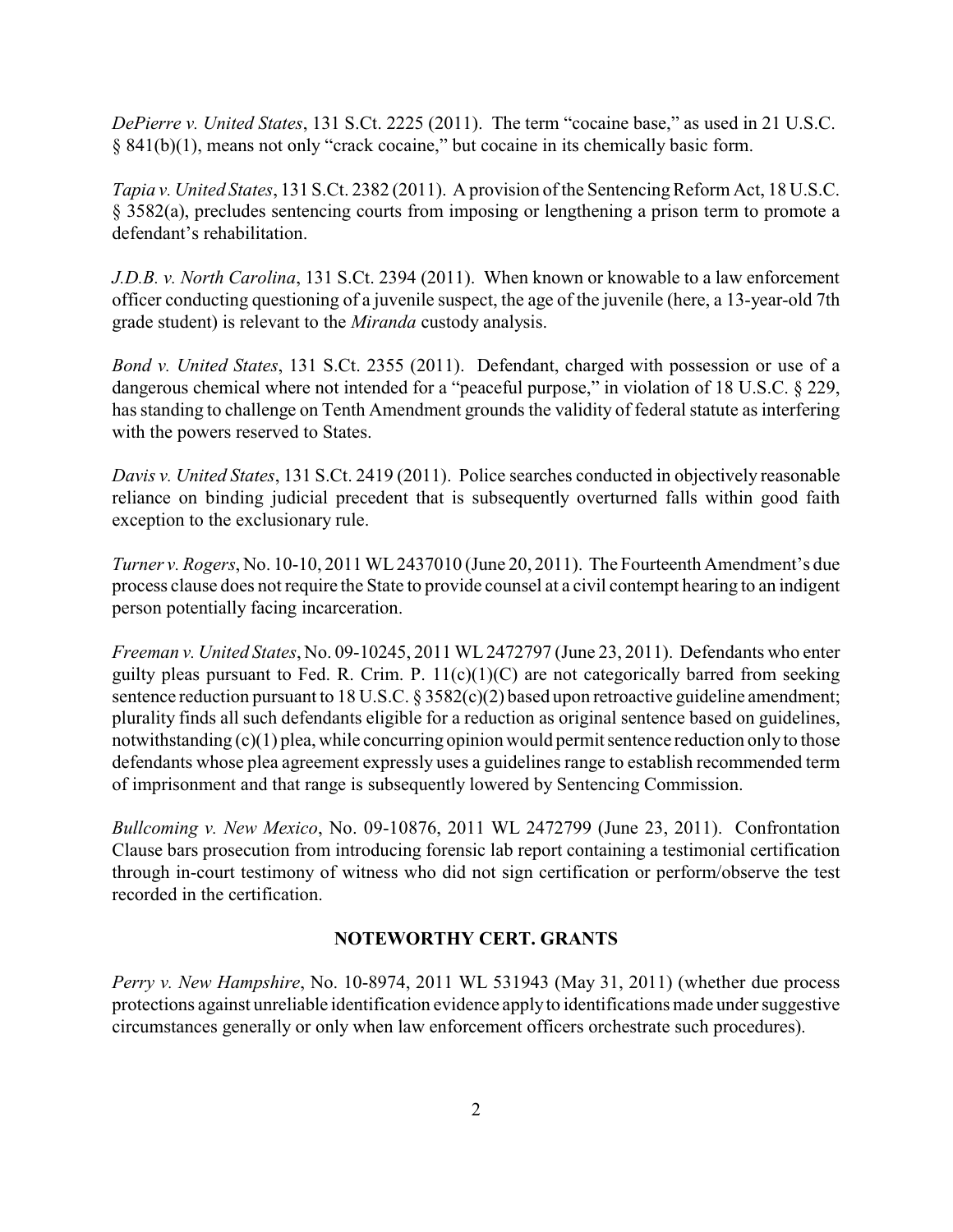*Setser v. United States*, No. 10-7387, 2011 WL 2297806 (June 13, 2011) (whether district court erred by directing that federal sentence be served consecutively to state sentence that had not yet been imposed).

*Smith v. Louisiana*, No. 10-8145, 2011 WL 2297807 (June 13, 2011) (whether cumulative effect of *Brady*, *Giglio*, and *Napue* errors violated capital defendant's due process rights).

*Gonzalez v. Thaler*, No. 10-895, 2011 WL 89378 (June 13, 2011) (whether, under AEDPA, which establishes a one-year statute of limitations for state prisoners to file habeas petitions, that runs from "the date on which the judgment [of conviction] became final by the conclusion of direct review or the expiration of the time for seeking such review," the conclusion of direct review occurs upon issuance of an intermediate appellate court's mandate, expiration of the time for seeking discretionary review in the state's highest court, or issuance of the intermediate appellate court's decision; and whether "expiration of the time for seeking [direct] review" includes the 90-day period for filing a certiorari petition with the Supreme Court even when the defendant forwent discretionary review in the state's highest court).

*United States v. Jones*, No. 10-1259, 2011 WL 1456728 (June 27, 2011) (whether warrantless use of GPS device to monitor defendant's vehicle's movements on public streets violated Fourth Amendment; and whether defendant's Fourth Amendment rights were violated by installation of GPS tracking device on his vehicle without valid warrant and without consent).

*Williams v. Illinois*, No. 10-8505, 2011 WL 2535081 (June 28, 2011) (whether government expert's testimony about forensic report violated defendant's Sixth Amendment confrontation rights).

# **D.C. CIRCUIT**

*United States v. Safavian*, No. 09-3112, 2011 WL 1812348 (D.C. Cir. May 13, 2011). Defendant's false statements to the FBI were material within the meaning of 18 U.S.C. § 1001(a)(1) because even though agents who interviewed defendant knew that the statements were false, the statements were capable of influencing the course of the FBI's investigation; prosecutor's argument that adding a charge after defendant's successful appeal was merely a change in trial strategy based on appellate court's findings was sufficient to overcome presumption of vindictiveness.

*United States v. Bisong*, No. 08-3014, 2011 WL 1900736 (D.C. Cir. May 20, 2011). District court did not err in determining that defendant's waiver of right to counsel was voluntary, knowing, and intelligent where at ascertainment-of-counsel hearing, defendant reaffirmed that he wanted to represent himself, as stated in previous letter to the court, despite district court's admonishment against that decision; in preparing pro se defense, defendant was not prejudiced by denial of access to business records seized by law enforcement where defendant failed to identify records that might produce exculpatory evidence; district court's determination that defendant had been "leader" for purposes of sentencing enhancement with respect to conviction on bank fraud charge was clearly erroneous where evidence showed that defendant's office manager received telephone calls from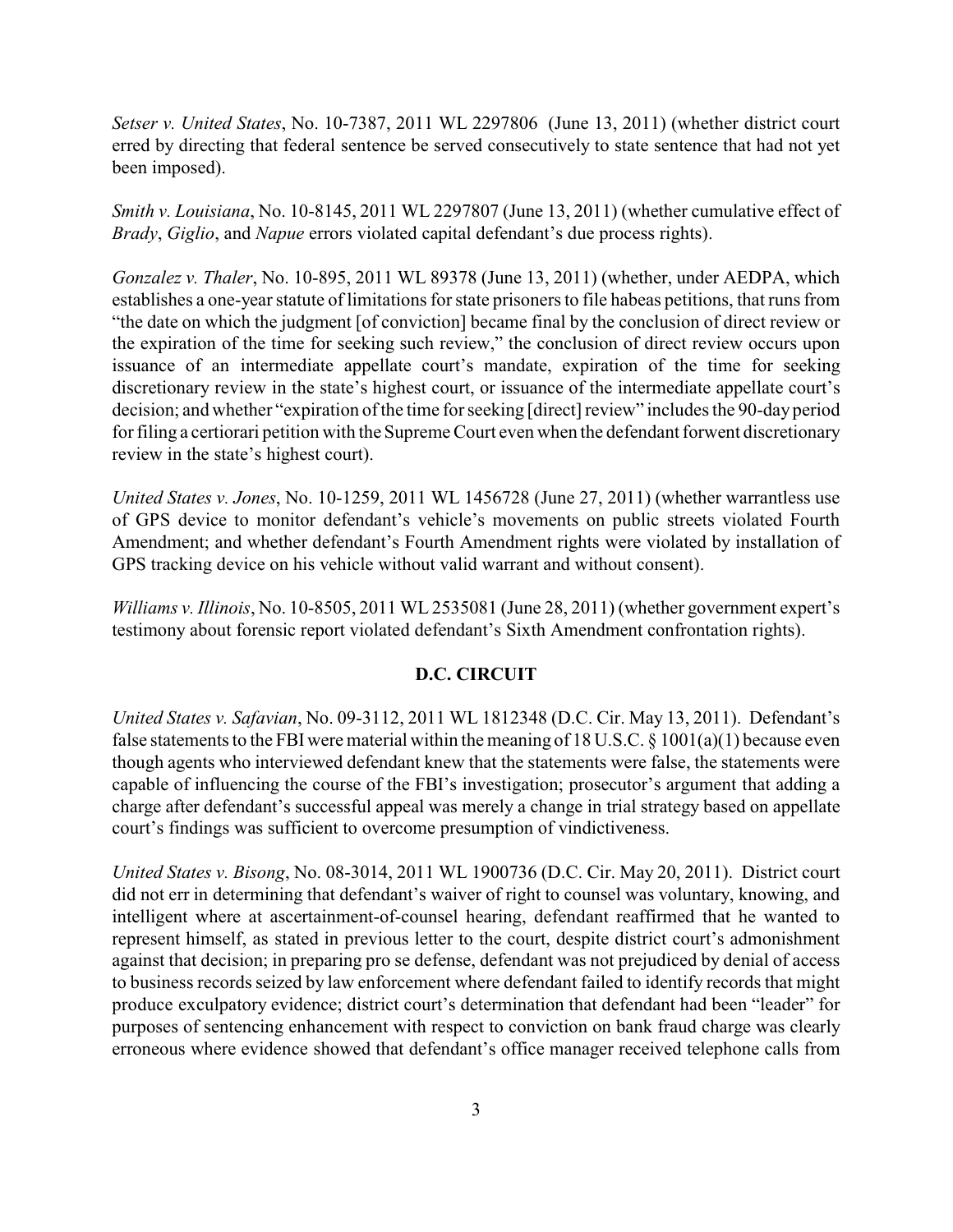clients complaining about withdrawals from their bank accounts, that second employee resigned upon learning what defendant was doing, and that paralegal concluded that defendant was violating federal law, but "leader" determination was not clearly erroneous with respect to conviction on immigration fraud charge where evidence showed that defendant's employees had completed immigration applications knowing that sponsoring companies were fictious and signed names of defendant's clients knowing that signatures were unauthorized; district court did not err in finding that fraud loss exceeded \$200,000, that defendant had defrauded 50 or more victims, that defendant had violated prior, specific administrative order, and that defendant's fraud had involved sophisticated means.

*United States v. Bruns*, 641 F.3d 555 (D.C. Cir. 2011). Defendant's prior guilty plea to Michigan child pornography felony, which resulted in his assignment to youthful trainee status without entering judgment of conviction and which did not constitute a conviction under Michigan law, qualified as a "prior conviction ... under the laws of any State relating to ... child pornography," requiring a 10-year mandatory minimum sentence for possession of child pornography conviction under 18 U.S.C. § 2252(A)(a)(5)(B), where another provision of Michigan law treats a youthful trainee assignment as a conviction for purposes of calculating defendant's criminal history under state sentencing guidelines when a defendant is sentenced for committing a subsequent state offense.

*United States v. Marshall*, No. 09-3140 (D.C. Cir. June 9, 2011). Counsel was ineffective in failing to challenge district court's exclusion of time under Speedy Trial Act for government's filing indicating its intent to introduce at trial Fed. R. Evid. 404(b) evidence, which is treated as a notice that in contrast to a defendant's objection to admissibility of such evidence, requires no district court action and therefore does not toll Speedy Trial clock.

*United States v. Brice*, No. 10-3079, 2011 WL 2507852 (D.C. Cir. June 24, 2011). District court did not err in refusing to unseal material witness proceedings involving alleged victims of sexual abuse offenses of which defendant was convicted where although court referred at sentencing to the sealed proceedings, the proceedings contained sensitive personal information relating to two witnesses who were minors and given that defendant knew identities of the minors, redaction would not have protected their compelling privacy interest.

*United States v. Stubblefield*, No. 09-2099, 2011 WL2535597 (D.C. Cir. June 28, 2011). Thirty-one day delay between complaint and indictment did not violate Speedy Trial Act where date on which magistrate judge held detention hearing on government's motion was excluded under 18 U.S.C. § 3161(h)(1)(D); district court did not abuse discretion in barring defense attorney from arguing in closing that police failed to engage in "best practices" when showing witnesses photo arrays and that DNA evidence was more trustworthy than fingerprint or photographic evidence, where defendant did not present any evidence to support either contention; even if introduction of evidence of uncharged bank robbery was error, it was harmless in light of strong evidence as to six charged bank robberies and court gave proper limiting instruction.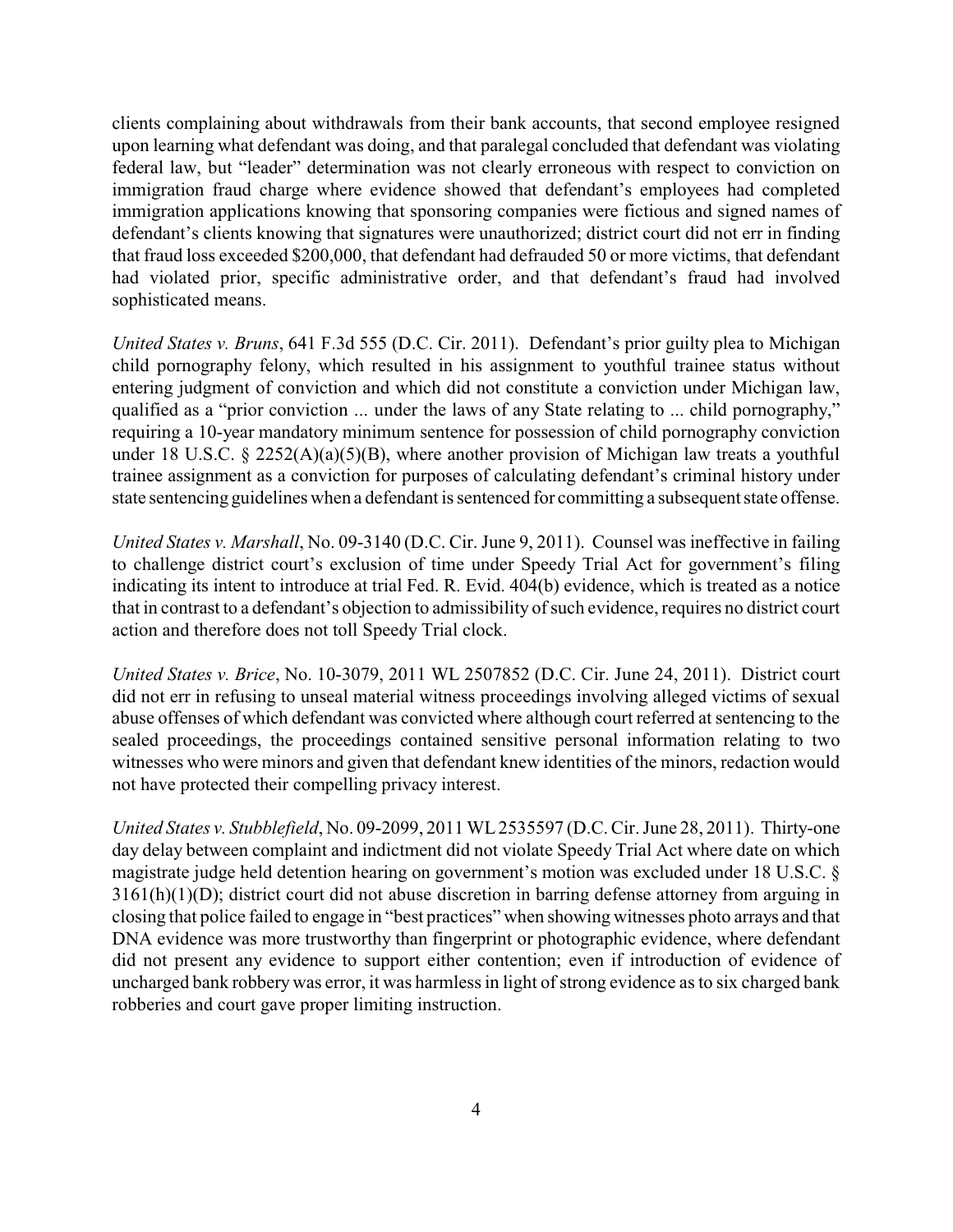*United States v. Jones*, No. 09-3132, 2011 WL 2535599 (D.C. Cir. June 28, 2011). District court did not abuse discretion in denying defendant's pre-sentence motion to withdraw guilty plea where both written plea agreement and judge during Rule 11 proceeding adequately explained drug conspiracy charge to which defendant pled guilty and defendant failed to assert viable claim of innocence; court did not err in denying plea withdrawal motion without first holding competency hearing where defendant refused to participate in forensic screening by court psychologist and over course of six court appearances, judge had sufficient opportunity to observe defendant and reasonably concluded that defendant was being obstinate and did not suffer from anymental disease or defect rendering him mentally incompetent.

#### **OTHER COURTS**

*United States v. Douglas*, No. 10-2341, 2011 WL 2120163 (1<sup>st</sup> Cir. May 31, 2011). The Fair Sentencing Act applies to crack sentencing that occurred after Act's effective date and after date that corresponding sentencing guidelines to Act took effect, even where crime occurred and guilty plea entered before effective date of Act.

*United States v. Meises*, No. 09-2235, 2011 WL 1817855 (1<sup>st</sup> Cir. May 13, 2011). Lay opinion testimony by federal drug task force member identifying role of defendants as buyers in drug deal was inadmissible where task force member lacked personal knowledge of defendant's interaction with informant, his testimony usurped jury's fact-finding function, and testimony improperly endorsed government's theoryof case; task force member's testimonythat targets of drug conspiracy investigation changed after he spoke with co-conspirator violated defendant's confrontation rights where reasonable jury necessarily inferred from testimony that co-conspirator had identified defendants as participants in drug deal.

*United States v. D'Andrea*, No. 08-2455, 2011 WL 1760207 (1<sup>st</sup> Cir. May 10, 2011). District court erred in denying defendants' suppression motions without evidentiary hearing, which was required to determine whether private search doctrine exception to warrant requirement applied to State Department of Social Services agent's accessing website and downloading and printing pictures of child pornography where issues to be determined included circumstances under which tipster obtained account access information, whether search of website exceeded scope of tipster's search, whether agents expected to discover something other than child pornography, and whether tipster hacked website second time with active assistance from authorities.

*United States v. McGhee*, No. 09-1322, 2011 WL 2465452 (1<sup>st</sup> Cir. June 22, 2011). Massachusetts youthful offender adjudication for armed robbery could not be counted as predicate crime for sentencing guidelines career offender purposes where youthful offender adjudication was not "classified" as adult conviction under Massachusetts law and treatment accorded to defendant under state law was significantly different then that given adult offenders.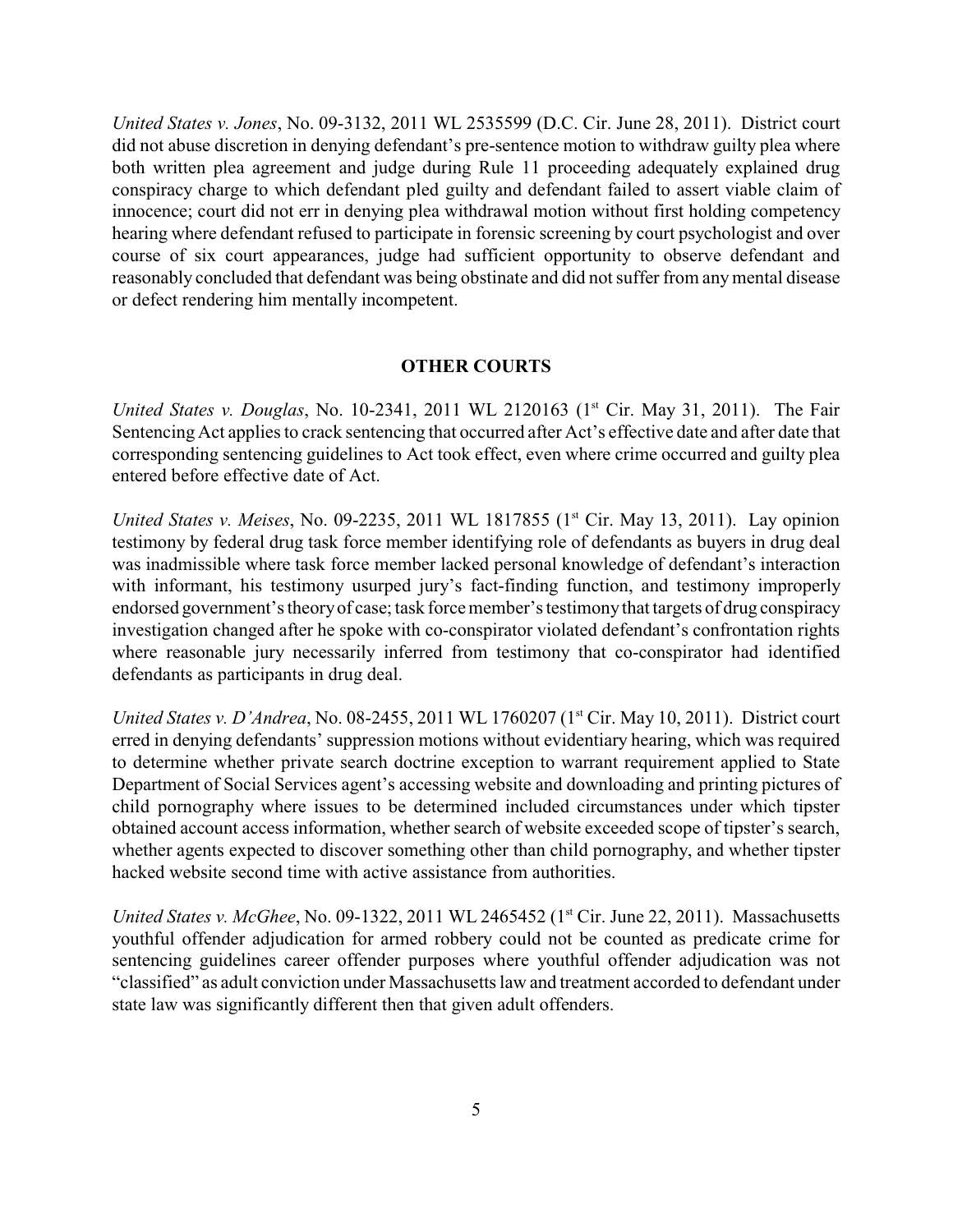*United States v. Fernandez-Hernandez*, No. 09-1285, 2011 WL 2567893 (1<sup>st</sup> Cir. June 30, 2011). Evidence was insufficient to support verdict that defendant, convicted of being a member of drug conspiracy involving large amounts of crack and powder cocaine, was responsible for elevated drug quantities involved in conspiracy (at least 150 grams of crack and 5 kilograms of powder) where government's theorywas that defendant owned a drug distribution point but onlyevidence presented was a single witness's testimony that his belief that defendant was owner was based upon what somebody had told him and therefore, witness had no competent basis for his testimony.

*United States v. Cedeno*, No. 09-1857, 2011 WL1632048 (2d Cir. May 2, 2011). District court erred in limiting cross-examination at trial of police witness by precluding defendant from using state court's finding that witness had given false testimony in prior judicial proceeding but error harmless where other officers fully corroborated witness's trial testimony.

*United States v. Orocio*, No. 10-1231, 2011 WL 2557232 (3d Cir. June 29, 2011). The Supreme Court's decision in *Padilla v. Kentucky,* which held that defense counsel was ineffective in failing to advise alien defendant that guilty plea to federal drug charges would result in removal from United States, applies retroactively to cases on collateral review.

*United States v. Garcia-Robles*, 640 F.3d 159 (6<sup>th</sup> Cir. 2011). When a sentence has been vacated on direct appeal and the court of appeals issues a general remand order, defendant is entitled to plenary resentencing hearing where he may exercise right to be present and allocute, and court is required to state in open court reasons underlying imposed resentence.

*United States v. Ehle*, 640 F.3d 689 (6<sup>th</sup> Cir. 2011). Separate convictions for receiving child pornography and possessing same pornography violated double jeopardy since offense of receiving child pornographyincluded all elements of lesser-included offense of possessing same pornography and Congress did not explicitly require multiple punishments.

*United States v. Williams*, 641 F.3d 758 (6<sup>th</sup> Cir. 2011). Conducting sentencing hearing by video conference violated defendant's right to be present during sentencing.

United States v. Taylor, No. 09-1961, 2011 WL 2184325 (6<sup>th</sup> Cir. June 7, 2011). At resentencing, district court can consider, in its discretion under § 3553(a), post-sentencing guidelines amendments for purpose of fashioning appropriate sentence under statutory factors.

*Narvaez v. United States, 641 F.3d 877 (7<sup>th</sup> Cir. 2011). Supreme Court's decisions in <i>Begay v. United States* and *Chambers v. United States*, which held that certain offenses did not constitute violent felonies for ACCA purposes, apply retroactively to cases on collateral review and therefore defendant entitled to relief under § 2255 from invalid career offender sentence.